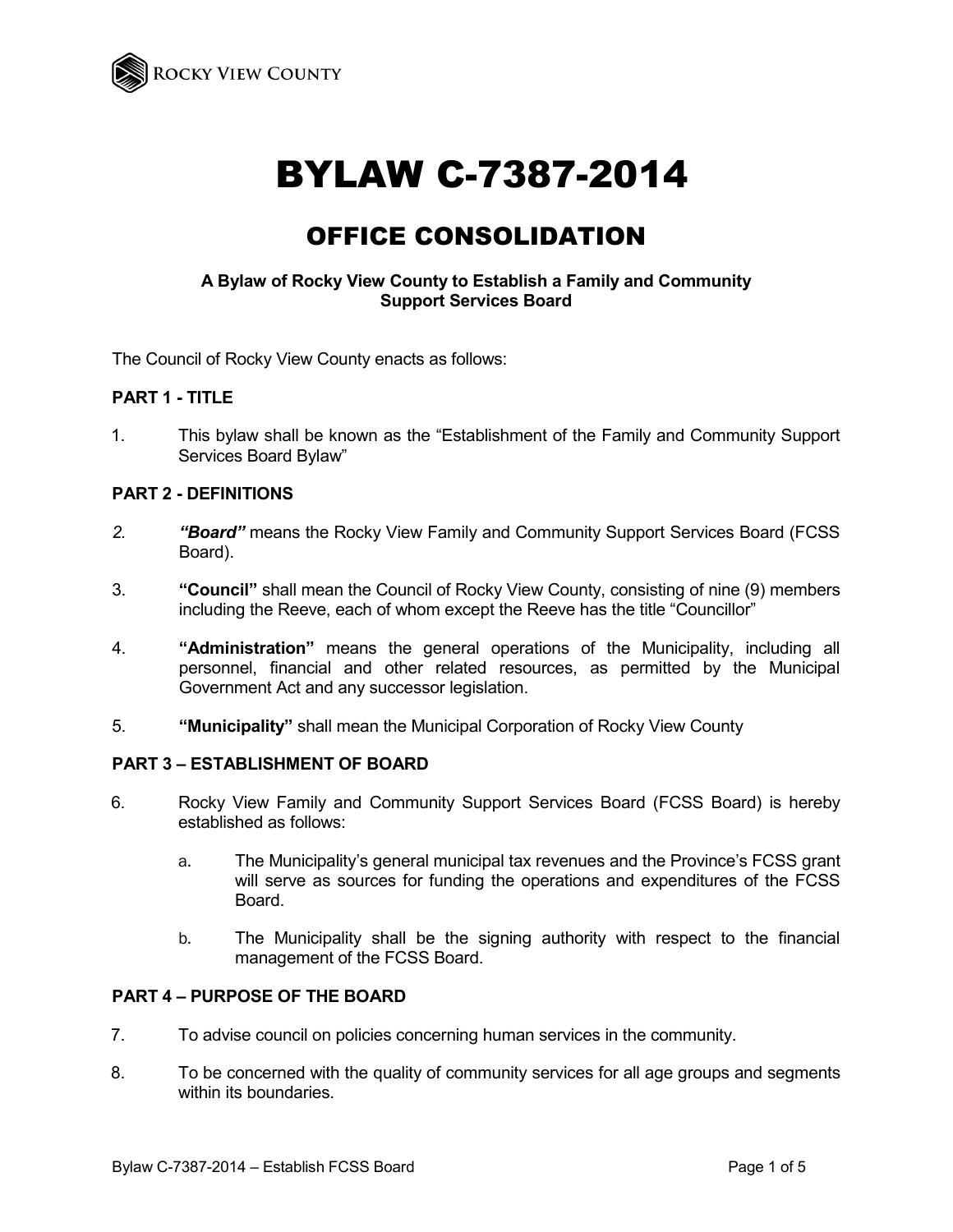

- 9. Determine FCSS policies and procedures, within the framework of the FCSS Act and Regulations.
- 10. Direct the activities of the FCSS program.

## **PART 5 – TERMS OF OFFICE**

- 11. That membership will be appointed by resolution of the Council of the Municipal District of Rocky View No. 44 on the following basis.
- 12. The Board consists of seven (7) members of which two (2) are Councillors and five (5) are members at large. Members at large, who are residents of the Municipality, shall be appointed by Council for a three year term of office at its Organizational Meeting. Two Councillors shall be appointed by Council for a two year term at its Organizational Meeting.<sup>1</sup>
- 13. Any regular member of the FCSS Board who is absent from three consecutive meetings, unless such absence be caused by illness, or he/she be authorized by resolution of the FCSS Board entered upon its minutes, shall forfeit his or her office, and another regular member shall be named by the FCSS Board for the remainder of his or her term of office.
- 14. Council may request the resignation of any members of the FCSS Board at any time prior to the expiry date of the member's term of office and any member of the Board may resign therefrom at any time upon sending a written notice to the Secretary of the Board.
- 15. All appointments shall become effective as of the date of the Council resolution, unless otherwise specified.
- 16. In October each year at its Organizational Meeting, Council shall appoint members to fill vacant positions. Council shall appoint a member to fill a vacant position within 30 days of any member resigning their position.
- 17. A person ceases to be a member of the Board when he or she:
	- a. misses three consecutive regular meetings of the Board, unless the absence is caused through illness or is authorized by resolution of the Board;
	- b. ceases to be a resident of the M.D. of Rocky View;
	- c. is hired in any capacity with the M.D. of Rocky View; and
	- d. submits a written resignation to the Municipality.
- 18. The Board may appoint committees of its members and/or citizens at large to study various issues and to make recommendations back to the Board.

-

<span id="page-1-0"></span><sup>1</sup> Bylaw C-8199-2021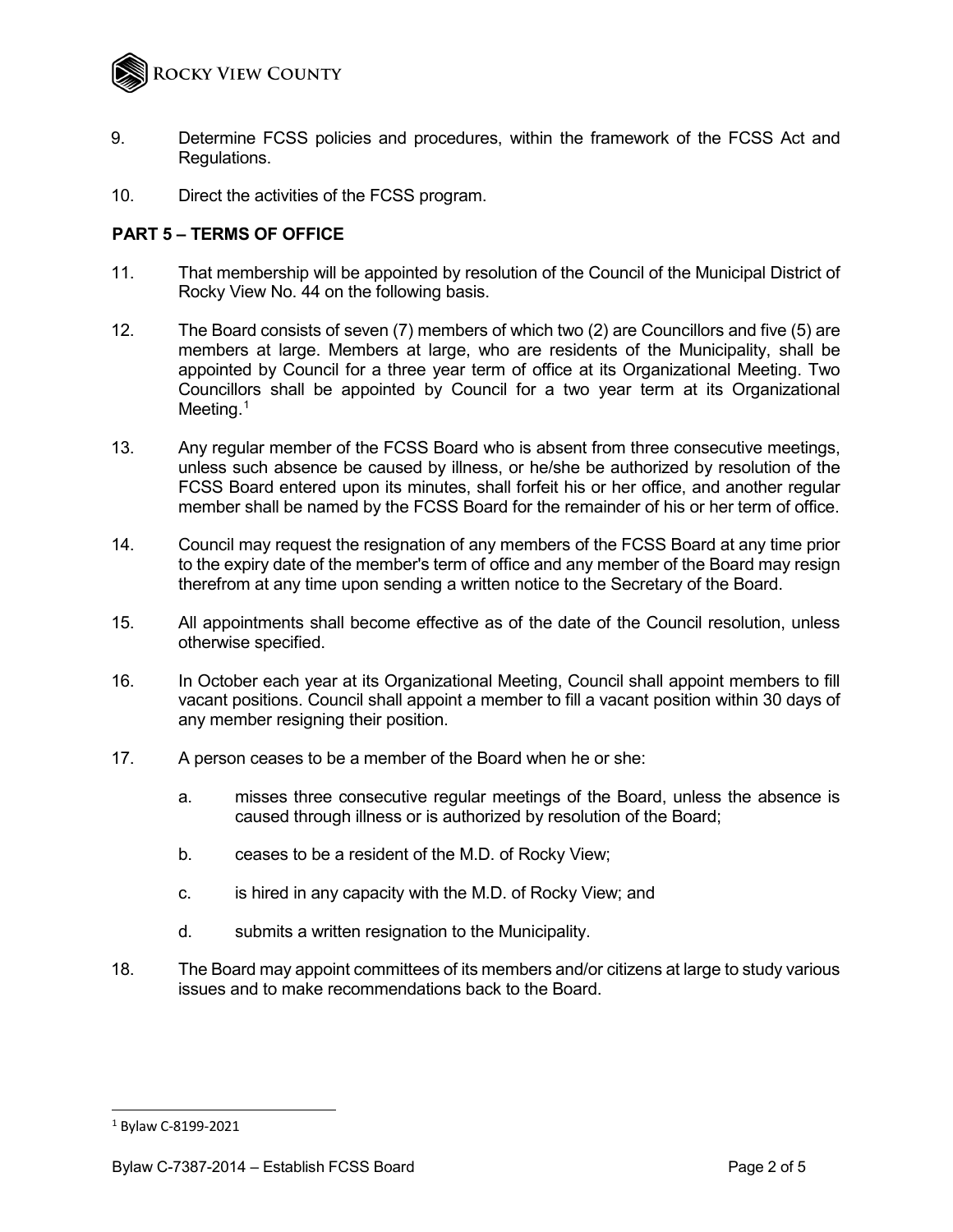

#### **PART 6 – CONDUCT OF MEETINGS**

- 19. A Chair must be a Councillor and will be appointed by Council at the annual Organizational Meeting for a two year term, and the Vice-Chair may be a Councillor or member at large and will be appointed for a two year term by the FCSS Board at its first meeting after the annual Organizational Meeting. [2](#page-2-0)
- 20. Regular meetings of the Board shall be held at a place and time determined by the Board.
- 21. A minute book shall be kept and the minutes of all regular and special meetings shall be recorded therein. Copies of the Minutes shall be filed with the Secretary of the Municipality.
- 22. The Chair shall vote on any question and in the event of a tie vote, the motion shall be deemed lost.[3](#page-2-1)
- 23. Special meetings of the Board may be called by the Chair.<sup>[4](#page-2-2)</sup>
- 24. A majority of the members of the Board shall constitute a quorum.
- 25. Each member present at a meeting of the Board shall vote when the vote is taken unless prohibited from so doing by reason of a conflict of interest, in which case the member shall be excused from the meeting room while discussion of a matter occurs and while the related vote is taken.

#### **PART 7 – POWERS AND DUTIES OF THE BOARD**

- 26. The FCSS Board shall have the power to make rules and regulations and to form policies as it may deem necessary from time to time, provide such rules, regulations and policies consistent with the powers herein conferred. Copies and amendments of such rules, regulation and policies shall be filed with the Secretary of the Municipality.
- 27. The Board shall be concerned with:
	- a. identifying local needs;
	- b. deciding what programs and activities will take place or be funded;
	- c. developing evaluating, maintaining or cancelling programs; and
	- d. providing public relations for FCSS.
- 28. To recommend policy to Council for consideration;
- 29. To provide co-operation and joint planning with related community groups and agencies;
- 30. To encourage community groups and interested citizens to make representations to the Board in the development and review of the Board's policy recommendations to Council;

j

<span id="page-2-0"></span><sup>2</sup> Bylaw C-8199-2021

<span id="page-2-1"></span><sup>3</sup> Bylaw C-8199-2021

<span id="page-2-2"></span><sup>4</sup> Bylaw C-8199-2021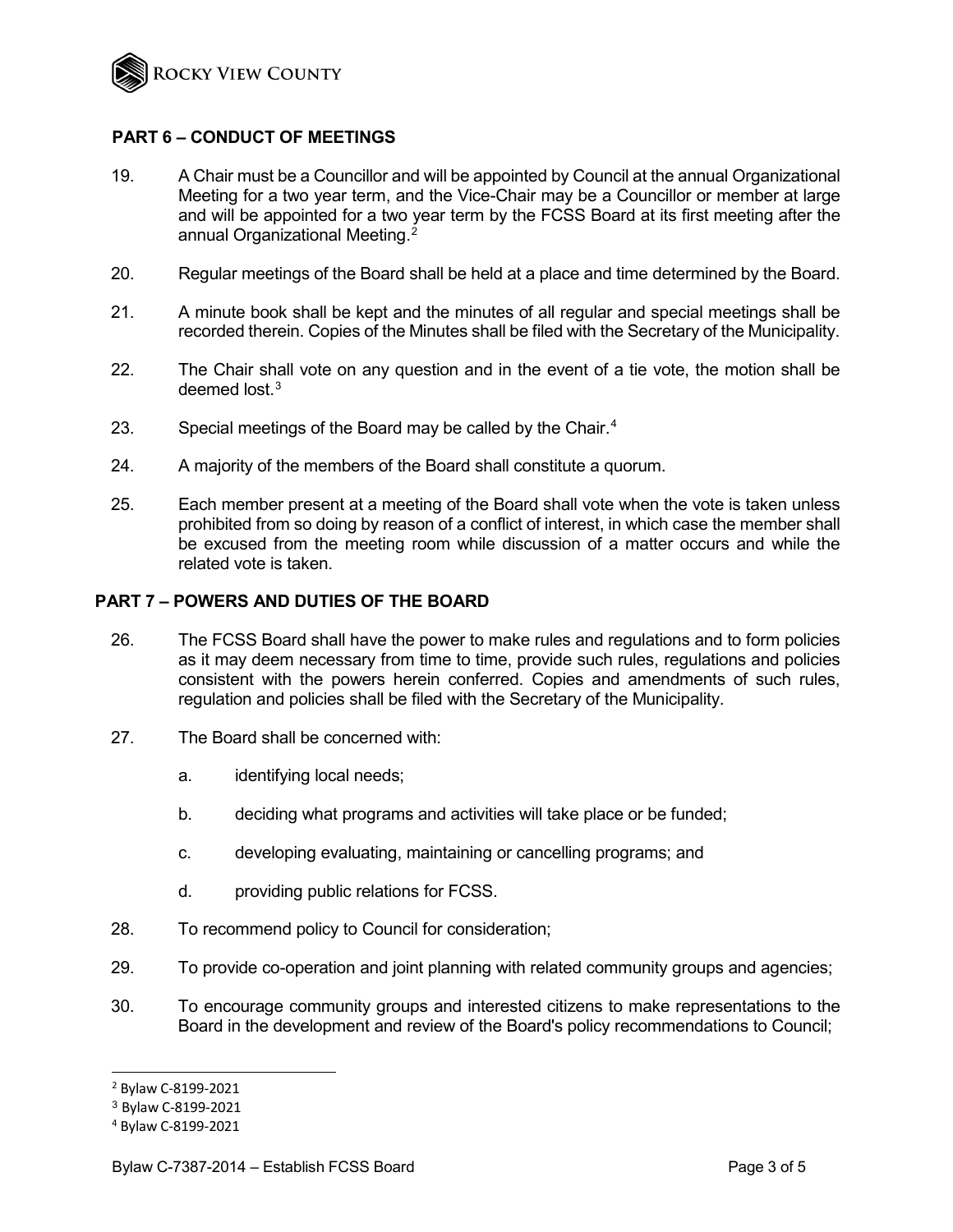

- 31. To develop and recommend standards concerning community services programming;
- 32. To encourage citizen participation in program development;
- 33. To review and approve FCSS grants for Community Services programming within the overall FCSS budget as approved by Council.
- 34. To work to establish a liaison with similar groups in order to co-ordinate Community Services programs of a common purpose;
- 35. In the fall of each year to recommend to Council an operating and capital budget for Community Services programs for the following year.

#### **PART 8 – GENERAL REQUIREMENTS OF THE BOARD**

- 36. The Board shall present annually a report, written by the Coordinator, outlining the activities of the Board for the past year.
- 37. The Board shall annually present a budget of revenues and expenditures for the following year for all matters over which, under the terms of the Bylaw, the FCSS Board has jurisdiction.
- 38. The FCSS Board shall forward annual reports, and other reports from time to time as required, to the Municipality.
- 39. Neither the FCSS Board, nor any member therof shall have the power to pledge the credit of the Municipality in Connection with any matter whatsoever, nor shall the said FCSS Borad or any member thereof have any power to authorize any expenditure to be charged against the Municipality.
- 40. The Reeve and/or Deputy Reeve and the Municipal Secretary are and are deemed to be authorized to enter into and execute any agreements in order to complete the provision and requirements of the Bylaw.

## **PART 9 – FAMILY & COMMUNITY SUPPORT SERVICES COORDINATOR**

41. A Family & Community Support Services Coordinator shall be hired by Administration in consultation with the FCSS Board.

#### **PART 10 – DUTIES OF THE FAMILY & COMMUNITY SUPPORT SERVICES COORDINATOR**

- 42. The Coordinator shall be hired for the purpose of fulfilling the wishes of the Board with respect to its programs. S/he shall be responsible to complete all instructions by the Board, to carry on the day to day administrative duties of the Board and to be a consultant to the Board and to the program or programs.
- 43. The Coordinator shall work with the Board in reviewing community needs, problems, aspirations, and resources.
- 44. The Coordinator shall work with the Board in reviewing applications and recommending approval, deferment, rejection, or planning alternatives.